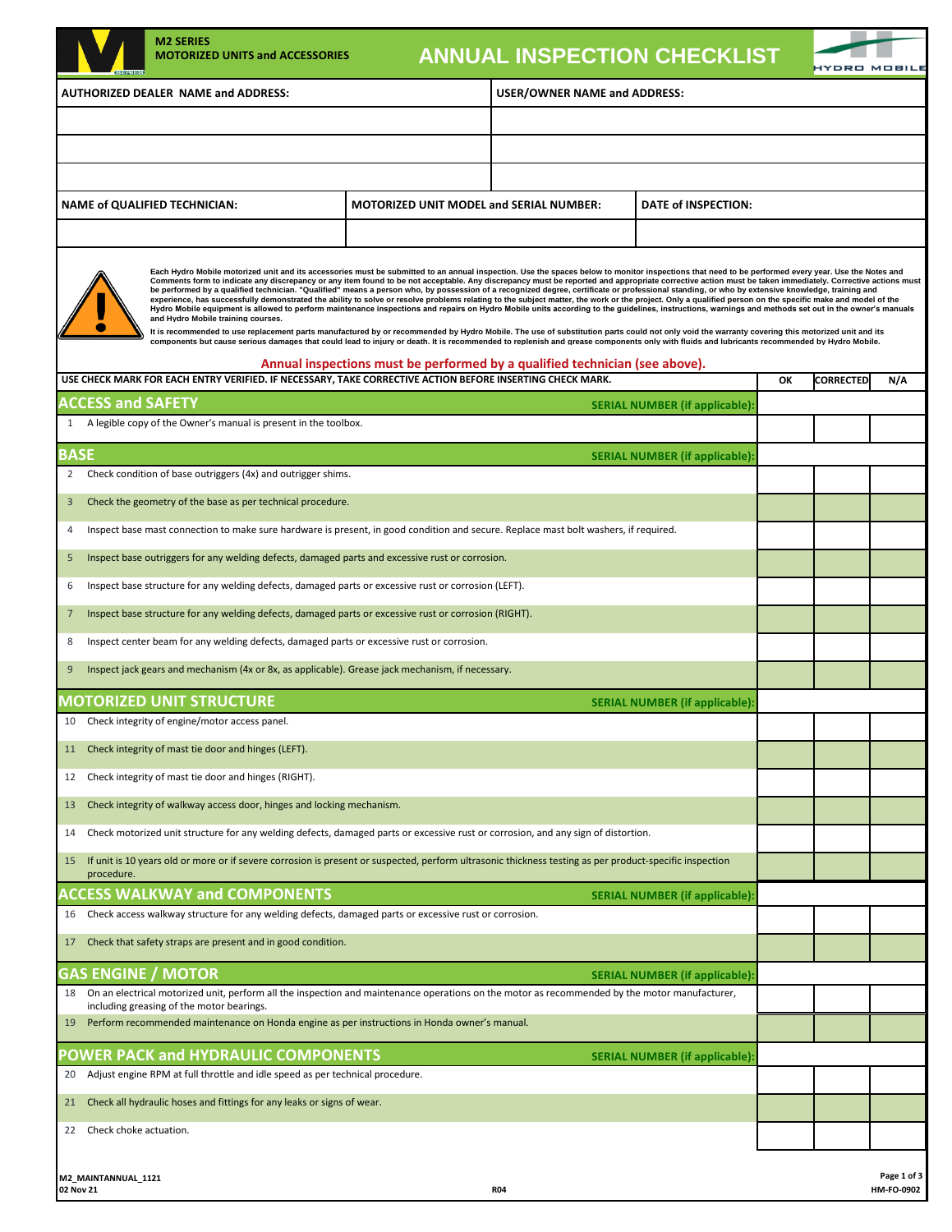|                                                                                                                                                                         | <b>M2 SERIES</b><br><b>MOTORIZED UNITS and ACCESSORIES</b>                          |                                                                                                                                                                                                                                                                                    | <b>ANNUAL INSPECTION CHECKLIST</b>    |    |                  |             |
|-------------------------------------------------------------------------------------------------------------------------------------------------------------------------|-------------------------------------------------------------------------------------|------------------------------------------------------------------------------------------------------------------------------------------------------------------------------------------------------------------------------------------------------------------------------------|---------------------------------------|----|------------------|-------------|
|                                                                                                                                                                         | <b>NAME of QUALIFIED TECHNICIAN:</b>                                                | <b>MOTORIZED UNIT MODEL and SERIAL NUMBER:</b>                                                                                                                                                                                                                                     | <b>DATE of INSPECTION:</b>            |    |                  |             |
|                                                                                                                                                                         |                                                                                     |                                                                                                                                                                                                                                                                                    |                                       |    |                  |             |
|                                                                                                                                                                         |                                                                                     | USE CHECK MARK FOR EACH ENTRY VERIFIED. IF NECESSARY, TAKE CORRECTIVE ACTION BEFORE INSERTING CHECK MARK.                                                                                                                                                                          |                                       | ОК | <b>CORRECTED</b> | N/A         |
|                                                                                                                                                                         | <b>POWER PACK and HYDRAULIC COMPONENTS</b>                                          |                                                                                                                                                                                                                                                                                    | <b>SERIAL NUMBER (if applicable):</b> |    |                  |             |
| 23                                                                                                                                                                      |                                                                                     | Check condition and adjustment of hydraulic control lever. Check condition of control lever rubber boot.                                                                                                                                                                           |                                       |    |                  |             |
| 24                                                                                                                                                                      | Check condition hydraulic control cable.                                            |                                                                                                                                                                                                                                                                                    |                                       |    |                  |             |
| Check electrical connection to the engine starter switch.<br>25                                                                                                         |                                                                                     |                                                                                                                                                                                                                                                                                    |                                       |    |                  |             |
| 26                                                                                                                                                                      | Check electrical connections inside the control panel.                              |                                                                                                                                                                                                                                                                                    |                                       |    |                  |             |
| 27                                                                                                                                                                      | Check electrical wiring and connections.                                            |                                                                                                                                                                                                                                                                                    |                                       |    |                  |             |
| 28                                                                                                                                                                      | Check engine control rods.                                                          |                                                                                                                                                                                                                                                                                    |                                       |    |                  |             |
| 29                                                                                                                                                                      | Check gasoline level. Replenish, if necessary.                                      |                                                                                                                                                                                                                                                                                    |                                       |    |                  |             |
| 30                                                                                                                                                                      | Check vibration insulator on power pack mounting.                                   |                                                                                                                                                                                                                                                                                    |                                       |    |                  |             |
| 31                                                                                                                                                                      | Clean battery connections and perform battery load test as per technical procedure. |                                                                                                                                                                                                                                                                                    |                                       |    |                  |             |
| 32                                                                                                                                                                      | Inspect electrical cord and connection port.                                        |                                                                                                                                                                                                                                                                                    |                                       |    |                  |             |
| 33                                                                                                                                                                      | Perform charging system test on Honda engine as per technical procedure.            |                                                                                                                                                                                                                                                                                    |                                       |    |                  |             |
| 34                                                                                                                                                                      | Replace the hydraulic return filter.                                                |                                                                                                                                                                                                                                                                                    |                                       |    |                  |             |
| 35                                                                                                                                                                      |                                                                                     | Test condition of hydraulic oil and replace, if necessary, with hydraulic oil recommended by Hydro Mobile. Replenish with recommended hydraulic oil if<br>level is not appropriate. Replace hydraulic oil at least every two years with hydraulic oil recommended by Hydro Mobile. |                                       |    |                  |             |
|                                                                                                                                                                         | LIFTING MECHANISM - LEFT                                                            |                                                                                                                                                                                                                                                                                    | <b>SERIAL NUMBER (if applicable):</b> |    |                  |             |
| 36                                                                                                                                                                      | Check all hydraulic hoses and fittings for any leaks or signs of wear.              |                                                                                                                                                                                                                                                                                    |                                       |    |                  |             |
| 37                                                                                                                                                                      | Check condition of cylinder guiding bar and springs.                                |                                                                                                                                                                                                                                                                                    |                                       |    |                  |             |
| 38                                                                                                                                                                      | Check condition of each roller, roller pocket and shaft.                            |                                                                                                                                                                                                                                                                                    |                                       |    |                  |             |
| Check cylinder hook, cam, locking mechanism and hardware. Make sure all is in good condition, functions properly and that hook engages correctly on<br>39<br>mast rung. |                                                                                     |                                                                                                                                                                                                                                                                                    |                                       |    |                  |             |
| 40                                                                                                                                                                      | Check hydraulic cylinder for any leaks or damages.                                  |                                                                                                                                                                                                                                                                                    |                                       |    |                  |             |
| 41                                                                                                                                                                      | Check return mechanism of the secondary hook.                                       |                                                                                                                                                                                                                                                                                    |                                       |    |                  |             |
| 42                                                                                                                                                                      | Check rubber block under the cylinder hook. Replace if the rubber is worn.          |                                                                                                                                                                                                                                                                                    |                                       |    |                  |             |
| 43<br>on mast rung.                                                                                                                                                     |                                                                                     | Check secondary hook, cam, locking mechanism and hardware. Make sure all is in good condition, functions properly and that hook engages correctly                                                                                                                                  |                                       |    |                  |             |
| 44                                                                                                                                                                      | Clean excess grease off each roller.                                                |                                                                                                                                                                                                                                                                                    |                                       |    |                  |             |
| 45                                                                                                                                                                      | Grease each roller using Prolab GS1000 only, as recommended by Hydro Mobile.        |                                                                                                                                                                                                                                                                                    |                                       |    |                  |             |
| 46                                                                                                                                                                      |                                                                                     | Inspect each backup safety hook. Clean grease off the safety hook. Grease each backup safety hook using Prolab GS1000 only, as recommended by                                                                                                                                      |                                       |    |                  |             |
|                                                                                                                                                                         | IFTING MECHANISM - RIGHT.                                                           | Hydro Mobile. Replace hook and pivot bolt if any sign of engagement is detected or suspected.                                                                                                                                                                                      | <b>SERIAL NUMBER (if applicable):</b> |    |                  |             |
| 47                                                                                                                                                                      | Check all hydraulic hoses and fittings for any leaks or signs of wear.              |                                                                                                                                                                                                                                                                                    |                                       |    |                  |             |
| 48                                                                                                                                                                      | Check condition of cylinder guiding bar and springs.                                |                                                                                                                                                                                                                                                                                    |                                       |    |                  |             |
| 49                                                                                                                                                                      | Check condition of each roller, roller pocket and shaft.                            |                                                                                                                                                                                                                                                                                    |                                       |    |                  |             |
| 50                                                                                                                                                                      |                                                                                     | Check cylinder hook, cam, locking mechanism and hardware. Make sure all is in good condition, functions properly and that hook engages correctly on                                                                                                                                |                                       |    |                  |             |
| mast rung.<br>51                                                                                                                                                        | Check hydraulic cylinder for any leaks or damages.                                  |                                                                                                                                                                                                                                                                                    |                                       |    |                  |             |
| 52                                                                                                                                                                      | Check return mechanism of the secondary hook.                                       |                                                                                                                                                                                                                                                                                    |                                       |    |                  |             |
| 53                                                                                                                                                                      | Check rubber block under the cylinder hook. Replace if the rubber is worn.          |                                                                                                                                                                                                                                                                                    |                                       |    |                  |             |
| 54                                                                                                                                                                      |                                                                                     | Check secondary hook, cam, locking mechanism and hardware. Make sure all is in good condition, functions properly and that hook engages correctly                                                                                                                                  |                                       |    |                  |             |
| on mast rung.<br>55                                                                                                                                                     | Clean excess grease off each roller.                                                |                                                                                                                                                                                                                                                                                    |                                       |    |                  |             |
|                                                                                                                                                                         |                                                                                     |                                                                                                                                                                                                                                                                                    |                                       |    |                  |             |
| M2_MAINTANNUAL_1121                                                                                                                                                     |                                                                                     |                                                                                                                                                                                                                                                                                    |                                       |    |                  | Page 2 of 3 |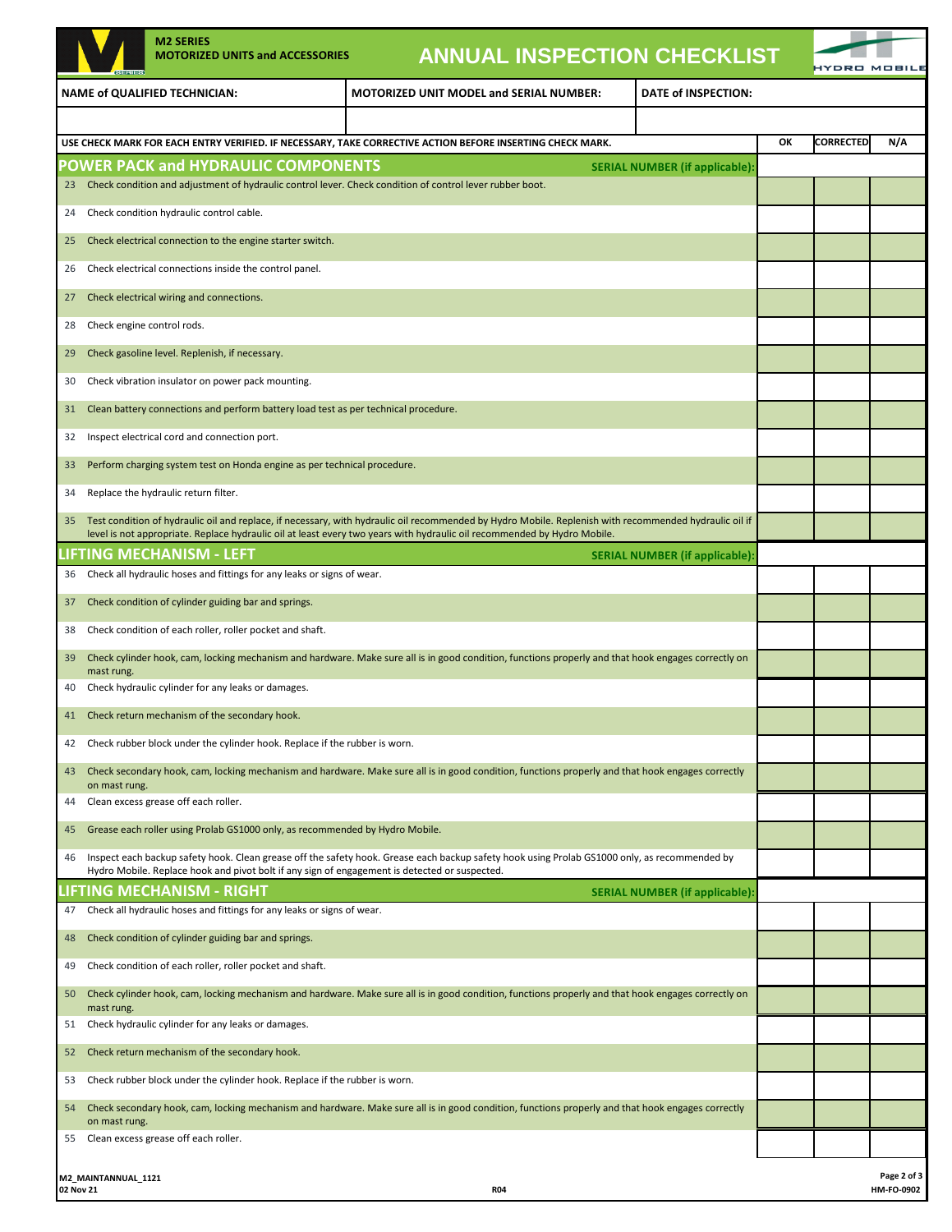|    | <b>M2 SERIES</b><br><b>MOTORIZED UNITS and ACCESSORIES</b>                                                                                                                                                                                     | <b>ANNUAL INSPECTION CHECKLIST</b>                                                                                                                                                                                                                                                       |                                       |    |                  | <b>MOBIL</b>              |
|----|------------------------------------------------------------------------------------------------------------------------------------------------------------------------------------------------------------------------------------------------|------------------------------------------------------------------------------------------------------------------------------------------------------------------------------------------------------------------------------------------------------------------------------------------|---------------------------------------|----|------------------|---------------------------|
|    | <b>NAME of QUALIFIED TECHNICIAN:</b>                                                                                                                                                                                                           | <b>MOTORIZED UNIT MODEL and SERIAL NUMBER:</b>                                                                                                                                                                                                                                           | DATE of INSPECTION:                   |    |                  |                           |
|    |                                                                                                                                                                                                                                                |                                                                                                                                                                                                                                                                                          |                                       |    |                  |                           |
|    |                                                                                                                                                                                                                                                | USE CHECK MARK FOR EACH ENTRY VERIFIED. IF NECESSARY, TAKE CORRECTIVE ACTION BEFORE INSERTING CHECK MARK.                                                                                                                                                                                |                                       | OK | <b>CORRECTED</b> | N/A                       |
|    | LIFTING MECHANISM - RIGHT                                                                                                                                                                                                                      |                                                                                                                                                                                                                                                                                          | <b>SERIAL NUMBER (if applicable)</b>  |    |                  |                           |
| 56 | Grease each roller using Prolab GS1000 only, as recommended by Hydro Mobile.                                                                                                                                                                   |                                                                                                                                                                                                                                                                                          |                                       |    |                  |                           |
| 57 | Inspect each backup safety hook. Clean grease off the safety hook. Grease each backup safety hook using Prolab GS1000 only, as recommended by<br>Hydro Mobile. Replace hook and pivot bolt if any sign of engagement is detected or suspected. |                                                                                                                                                                                                                                                                                          |                                       |    |                  |                           |
|    | <b>GENERAL</b>                                                                                                                                                                                                                                 |                                                                                                                                                                                                                                                                                          | <b>SERIAL NUMBER (if applicable)</b>  |    |                  |                           |
| 58 | sticker.                                                                                                                                                                                                                                       | Check all stickers and make sure they are in place and legible. Replace or update stickers as required. Update the appropriate inspection validation                                                                                                                                     |                                       |    |                  |                           |
| 59 | Check outriggers, outrigger lock bolts and plank stop pins for damages.                                                                                                                                                                        |                                                                                                                                                                                                                                                                                          |                                       |    |                  |                           |
| 60 | Inspect 84" (2,1 m) end guardrails (2x) for any welding defects, damaged parts or excessive rust or corrosion.                                                                                                                                 |                                                                                                                                                                                                                                                                                          |                                       |    |                  |                           |
| 61 | condition.                                                                                                                                                                                                                                     | Inspect 84" (2,1 m) guardrails (2x) for any welding defects, damaged parts or excessive rust or corrosion. Make sure gravity lock is present and in good                                                                                                                                 |                                       |    |                  |                           |
| 62 | Inspect door guardrails (2x) for any welding defects, damaged parts or excessive rust or corrosion.                                                                                                                                            |                                                                                                                                                                                                                                                                                          |                                       |    |                  |                           |
| 63 |                                                                                                                                                                                                                                                | Inspect movable / adjustable guardrails (2x if equipped) for any welding defects, damaged parts or excessive rust or corrosion.                                                                                                                                                          |                                       |    |                  |                           |
| 64 | Inspect plank-end guardrails for any welding defects, damaged parts or excessive rust or corrosion.                                                                                                                                            |                                                                                                                                                                                                                                                                                          |                                       |    |                  |                           |
|    | TESTS to RUN (as per technical procedures)                                                                                                                                                                                                     |                                                                                                                                                                                                                                                                                          | <b>SERIAL NUMBER (if applicable):</b> |    |                  |                           |
| 65 | On an electrical motorized unit, test phase loss detector.                                                                                                                                                                                     |                                                                                                                                                                                                                                                                                          |                                       |    |                  |                           |
| 66 | On an electrical motorized unit, test phase synchronization                                                                                                                                                                                    |                                                                                                                                                                                                                                                                                          |                                       |    |                  |                           |
| 67 | Perform travel test and validate operating pressure as per technical procedure.                                                                                                                                                                |                                                                                                                                                                                                                                                                                          |                                       |    |                  |                           |
| 68 | Test access walkway for proper operation and deployment.                                                                                                                                                                                       |                                                                                                                                                                                                                                                                                          |                                       |    |                  |                           |
| 69 | Test cylinder load holding capacity as per technical procedure.                                                                                                                                                                                |                                                                                                                                                                                                                                                                                          |                                       |    |                  |                           |
| 70 | Test maximum admissible hydraulic operating pressure as per technical procedure.                                                                                                                                                               |                                                                                                                                                                                                                                                                                          |                                       |    |                  |                           |
|    |                                                                                                                                                                                                                                                | The undersigned certifies that this unit and its accessories have been properly inspected, in due time, that any discrepancy has been brought to the attention of the<br>owner/user and that all discrepancies have been corrected prior to further use of this unit or its accessories. |                                       |    |                  |                           |
|    | <b>Signature of QUALIFIED TECHNICIAN</b><br>M2_MAINTANNUAL_1121<br>02 Nov 21                                                                                                                                                                   | Name of QUALIFIED TECHNICIAN (IN PRINT)<br><b>R04</b>                                                                                                                                                                                                                                    | DATE OF INSPECTION                    |    |                  | Page 3 of 3<br>HM-FO-0902 |
|    |                                                                                                                                                                                                                                                |                                                                                                                                                                                                                                                                                          |                                       |    |                  |                           |